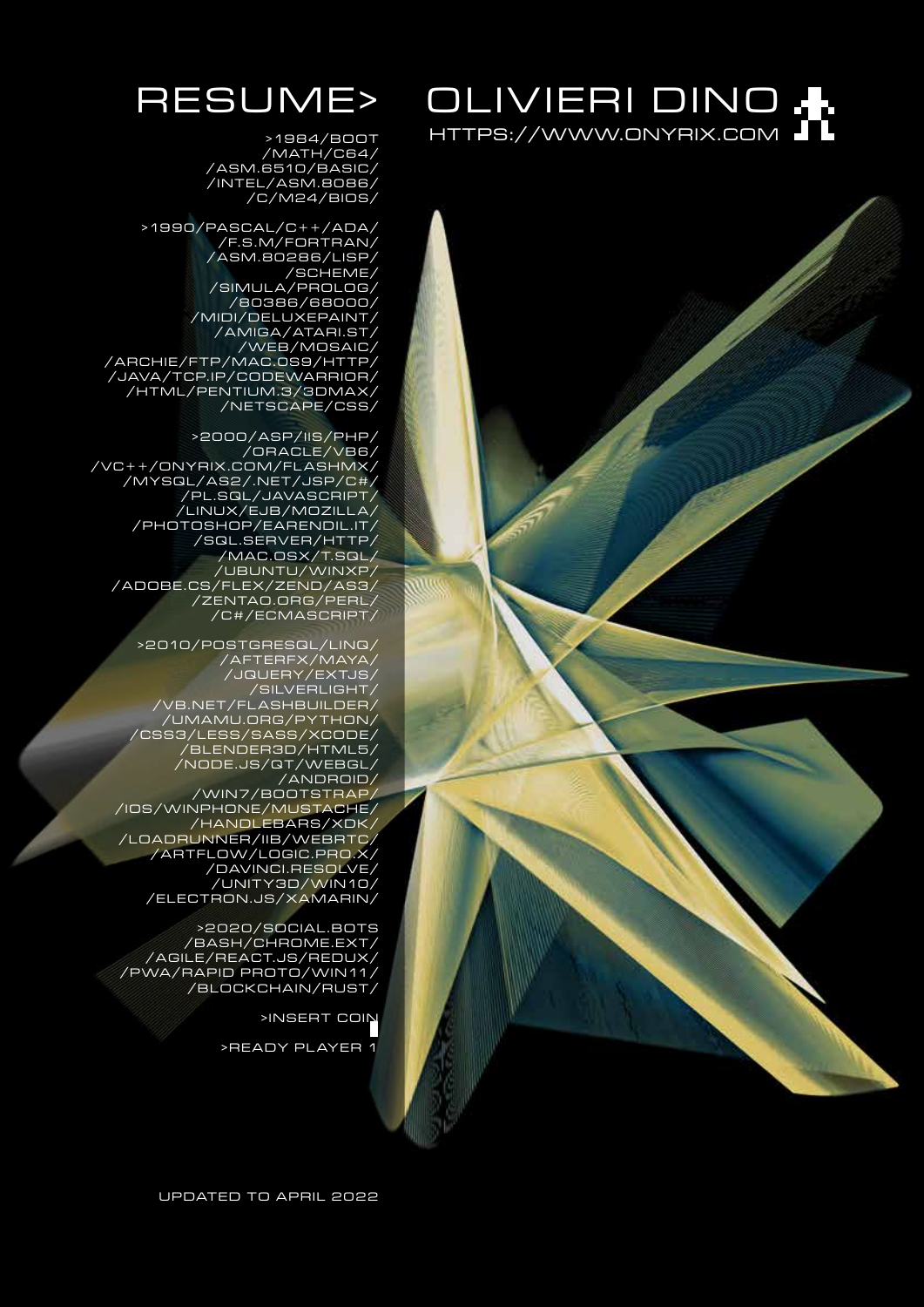**RESENTATION 2**

**Dino Olivieri**

# BORN IN 1969, TURIN, ITALY.

### **debut**

I started programming with my first computer, a C64, self learning basic and machine code 6510 at age OF 14. **I STARTED STUDYING COMPUTER SCIENCE** at high school.

I'VE GOT A degree in computer science WITHOUT RENOUNCING TO HAVE MANY different work experiences: > videogame designer & CODER

- > computer course's trainer
- > programmer
- > technological consultant
- > STUDIO SOUND ENGINEER
- > HARDWARE INSTALLER
- > SOUNDTRACKS' COMPOSER

# **AIMS AND PASSIONS**

I'M A MESS OF PASSIONS, EXPERIENCES. ideas and professions. I'M AN HUSBAND, A FATHER AND, DESPITE MY AGE, I LIKE PLAYING LIKE A CHILD WITH my children.

I much prefer quality over quantity. I'M A PERSON OF MANY THOUGHTS, words and, most of all, REAL facts. I love chaos as order. I ENJOY science as art.

I'M A PASSIONATE CODE WARRIOR. I'M AN OLD-SCHOOL COMPUTER SCIENTIST. MY AIM IS ALWAYS TO PRODUCE SOLID and beautiful things.

### **LIF ES T YLE**

I'M A ZEN PRACTITIONER. i love studyING ancient poems, WISDOMS AND MEDITATING ON THEM.

I'M HERE TO LIVE THE GREAT GIFT OF THIS eternal everchanging present.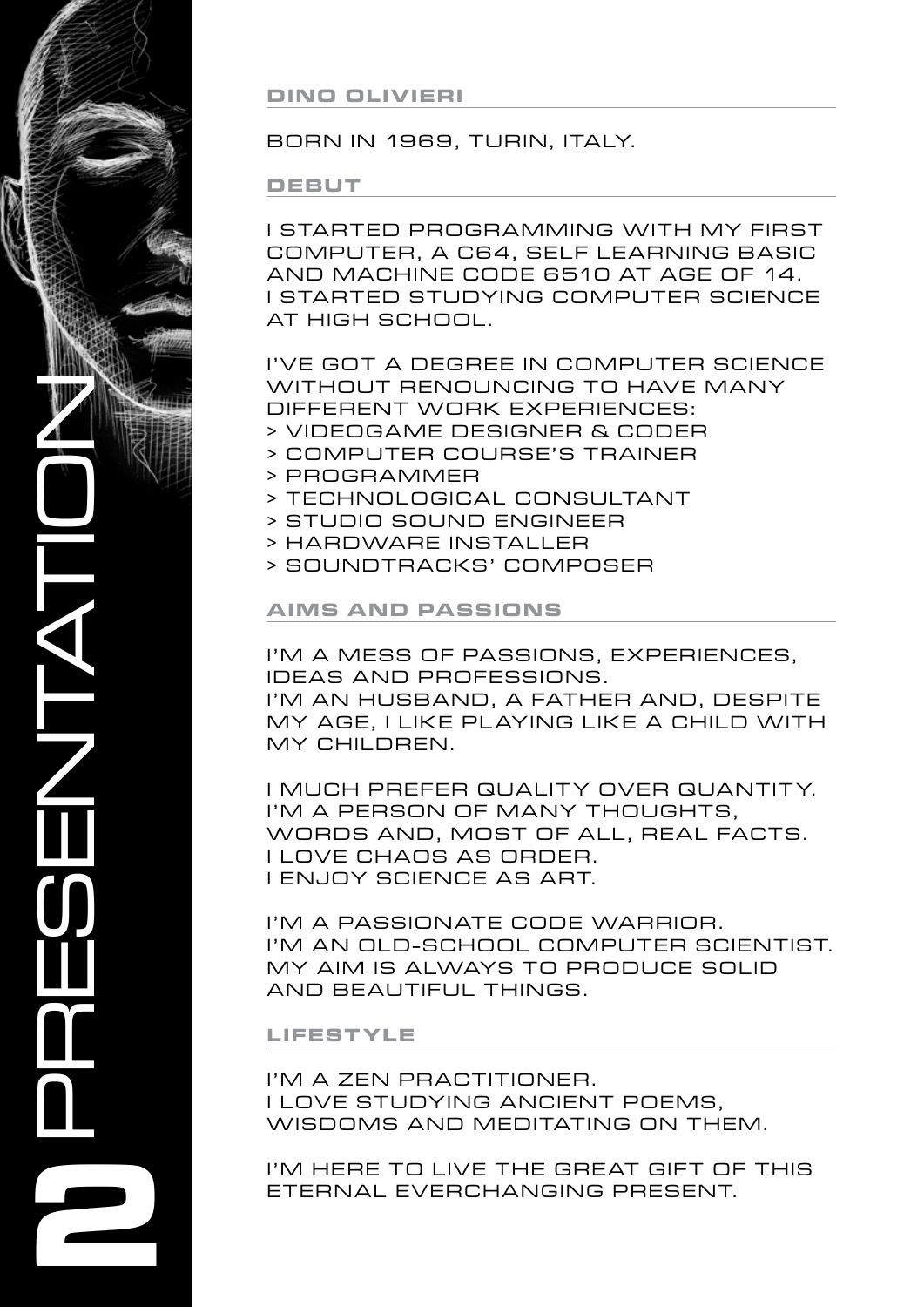# UNIVERSITY OF TURIN **DEPARTMENT OF COMPUTER SCIENCE**

**YEAR 1998** CURRICULUM IN COMPUTER NETWORKS SUPERVISOR: PROF. ALBERT WERBROUCK YEAR 1993 THESIS: J.A.M.E.S.

- > JAVA AUTOMATIC EDITORIAL SYSTEM
- > SUPERVISOR: PROF. LUCA CONSOLE
- > DEVELOPED AT SINEDITA SRL TURIN
- > SUPERVISOR: DR. PAOLO AGUS
- > SCORE 98 ON 110 / YEAR 1997

**LEVEL-A IN COMPUTER SCIENCE** 

#### **I.T.I.S. "ETTORE MAJORANA" COMPUTER SCIENCE**

GRUGLIASCO / TURIN SCORE 54 ON 60 / YEAR 1988

**ATTENDED COURSES** 

### **ADVANCED ANGULARJS**

> FORTECHANCE / YEAR 2016

### **ANDROID APP DEV**

> CONSULMAN / YEAR 2015

# **APPLE IOS APP DEV**

> FORTECHANCE / YEAR 2014

# **COURS DE BASE DE LANGUE FRANÇAISE**

> 60 HEURES - PROVINCE DE TURIN > SCORE A / ANNÉE 2008

### **COURSE OF ECOMMERCE SECURITY**

> FI FA - THE KNOWI FDGE POWER > IVREA / YEAR 2002

### **INDESIGN PLUGIN DEVELOPMENT**

> ADOBE DEV CAMP > AMSTERDAM / YEAR 2000

**SPOKEN LANGUAGES** 

| $>$ ITALIAN | FIRST LANGUAGE       |
|-------------|----------------------|
| > ENGLISH   | PROFICIENT USER / C2 |
| > FRANÇAISE | BASIC USER / A2      |

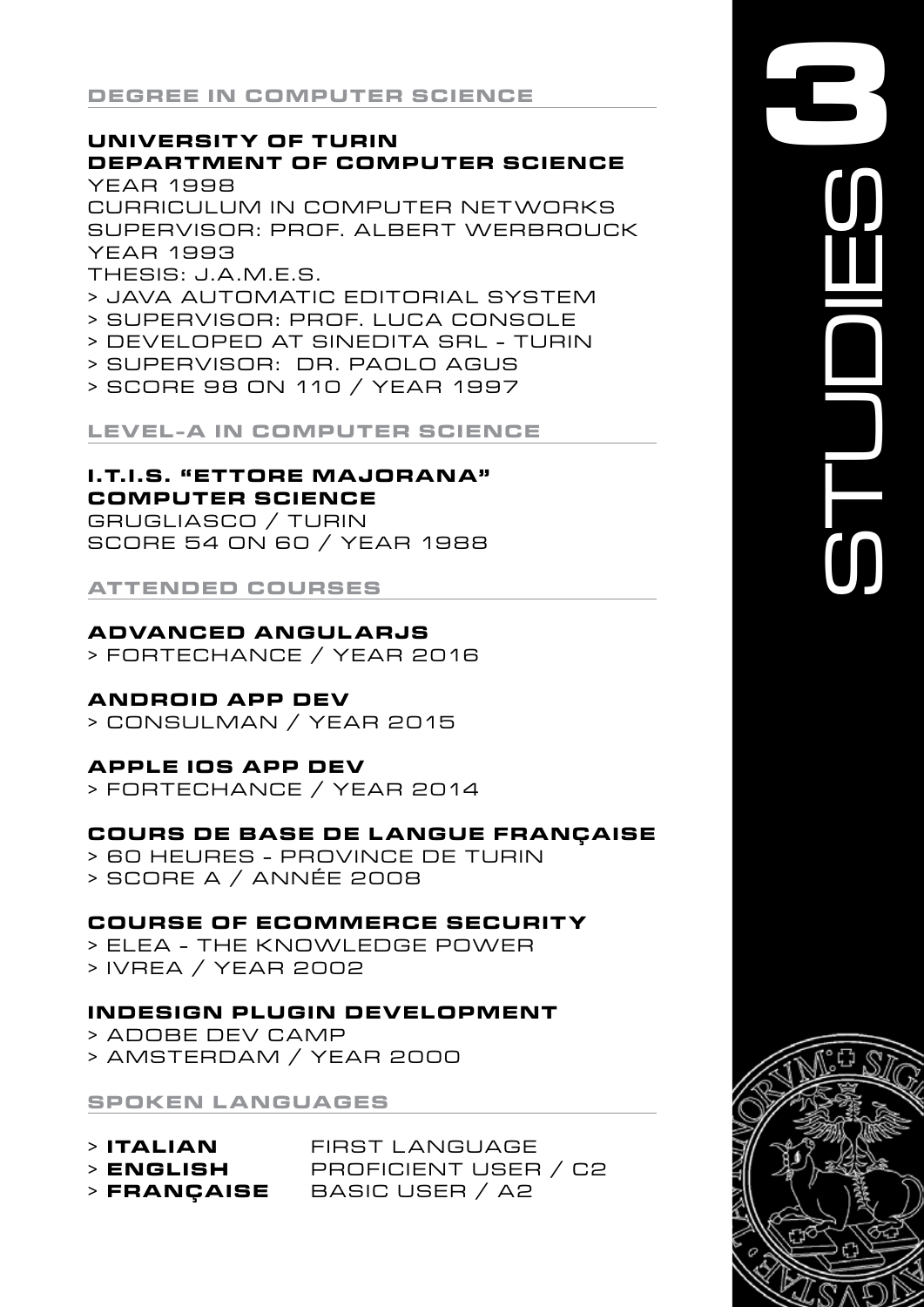| L D A      | X 2                 |
|------------|---------------------|
|            |                     |
| LDY        | = \$ 8 0<br>X 2     |
|            |                     |
|            | STY X2<br>EOR =\$80 |
|            | STA M1+1            |
| L D A      | = 0                 |
| <b>STA</b> | M <sub>1</sub>      |
| JSR        | FLOAT               |
| $LDX = 3$  |                     |
|            | LDA X2,X            |
| STA Z,X    |                     |
| LDA        | X1,X                |
|            | STA SEXP,X          |
|            | <b>LDA R22,X</b>    |
| <b>STA</b> | X1, X               |
| DE X       |                     |
|            | <b>BPL SEXP1</b>    |
| <b>JSR</b> | FSUB                |
| L D X      | $=3$                |
| L D A      | X1,X                |
| <b>STA</b> | T, X                |
|            |                     |
| L D A      | Z,X                 |
| <b>STA</b> | X1,X                |
|            | <b>LDA R22, X</b>   |
|            | STA X2,X            |
|            |                     |

#### **MAY 2019 > PRESENT DAY**

#### FINSOFT SRL / PRESENT SPA

> DIGITAL INNOVATION HUB / OPEN SOURCE TECHNICAL DIRECTION AND TRAINING

#### DINO OLIVIERI / ONYRIX.COM

> MUSIC PRODUCTIONS

**SEPTEMBER 2017 > APRIL 2019** 

#### WILLBIT SRL / HEAD OF DEVELOPMENT

- > SENIOR SOFTWARE ARCHITECT
- > TECHNICAL TRAINING AND DIRECTION

**AUGUST 2014 > AUGUST 2017** 

#### FINSOFT SRL / TECHNICAL REFERENT > SENIOR ARCHITECT & TEAM LEADER

# FINSOFT AIDA PRODUCT ARCHITECT

> INDUSTRIAL LABEL PRINT MGMT SYS

#### HR/TECHNICAL SELECTION & TRAINING

> FINSOFT SRL, HIVEJOBS, ITS-ITC TORINO > SINERVIS, FINSOFT ACADEMY, REPLY

#### **FEBRUARY 2012 > JULY 2014**

#### DELTATRE / SENIOR DEVELOPER

> FIFA.COM WORLDCUP BRAZIL 2014

- > UEFA.COM EURO 2012
- > OLYMPIC GAMES OFFICIAL WEBSITES

### DIVA MULTI-SPORTS VIDEO PLAYER

> FLASH BUILDER, HTML5/CSS3/JS

#### **JUNE 2010 > FEBRUARY 2012**

#### $FCA / MOPAR$

ITC CONSULTANT AND SENIOR ARCHITECT > WITEXEDI WEB PROJECT

#### FCA / IBM

ITC CONSULTANT AND SENIOR ARCHITECT > ETESEO PLUS PROJECT

#### **TEACHING COURSES:**

> MICROSOFT. NET, ADOBE, PHP

> AT: SINERVIS, CAE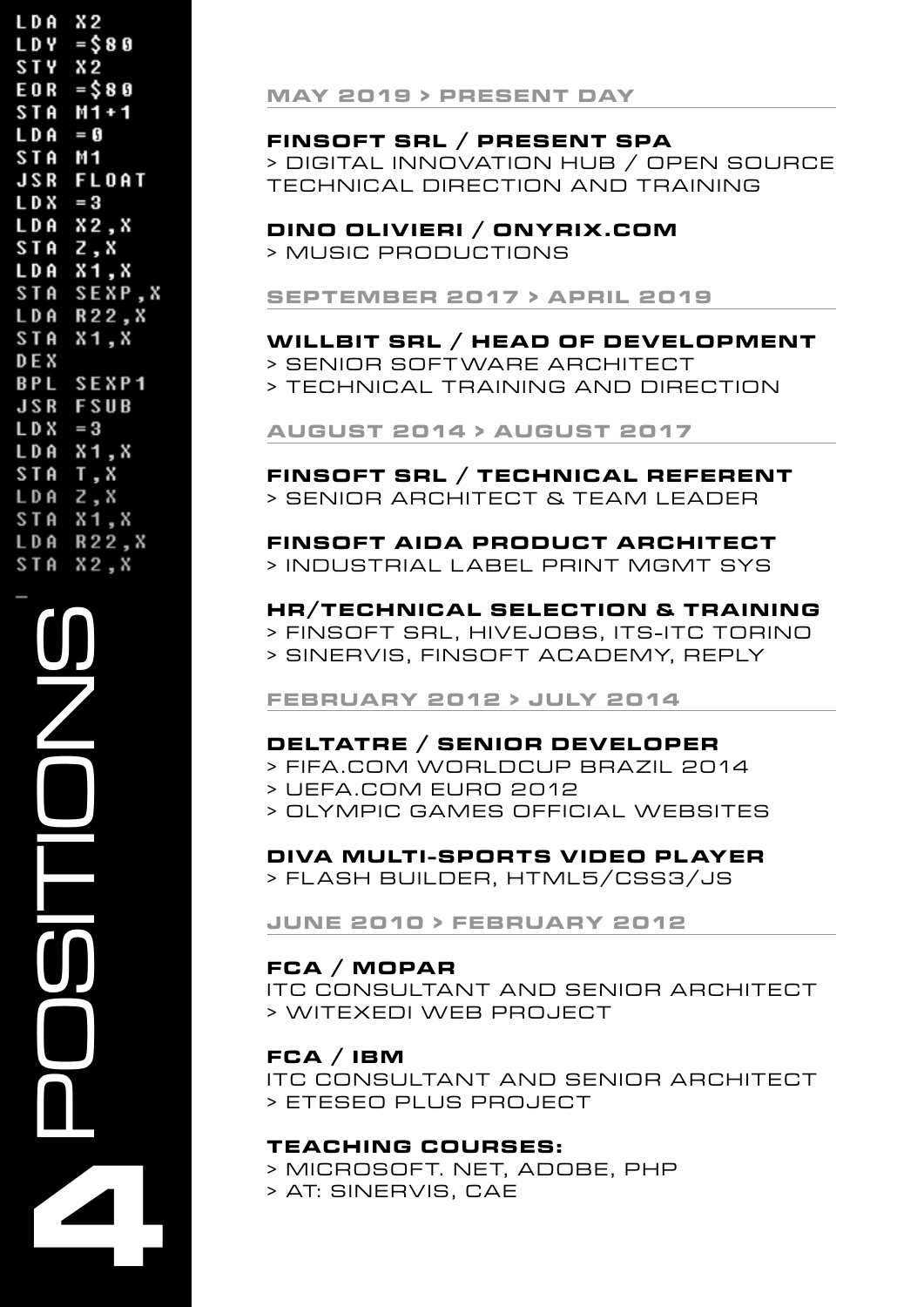**f ebruary 2010 > may 2010**

### **PROJECT SINEDITA PAGE PICKER**

- > Adobe Flex 3.4 + Python
- > flipping page virtual book

### **RA PID Protot yping of MOBILE APPS**

- > Apple IOS
- > Google Android

### **sept ember 2009 > f ebruary 2010**

### **PROJECT SINEDITA TEXT EDITOR WEB**

- $>$  ADOBE FLEX 3.4 + PHP + DJANGO
- > Sinedita Publishing System
- > Tuttosport
- > Corriere dello S port
- > Avvenire
- > L'Arena di Verona
- > l' E co di Bergamo

# **PROJECT SINEDITA HEADLINE EDITOR**

 $>$  ADOBE FLEX 3.4 + PHP + DJANGO

### **PROJECT SINEDITA PUBLICATION PANEL**

developed in Adobe Flex 3.4 / ba-CKEND DEVELOPED IN PHP AND DJANGO (PYTHON).

### **PROJECT SINEDITA BOX DESIGNER WEB**

- $>$  ADOBE FLEX 3.4 + PHP
- > Quark Xpress Server

**f ebruary 2009 > augus t 2009**

# **FCA Central Production Calendar**

> Adobe Flex + .NET + MS.SQLSERVER

# **FINSOF T co rpo rate we bsite REMAKE**

### **Eco di Bergamo Online PROJECT**

- > D jango framework
- > Adobe® Flex 3 and Adobe®AIR
- > Sinedita Managing Information
- > D jangoPanel

# **sept ember 2008 > jan uary 2009**

**CSI PIEMONTE / MICROACTA / SHARED** > JAVA, STRUTS 2, SPRING, JBOSS

|  | subheader |
|--|-----------|

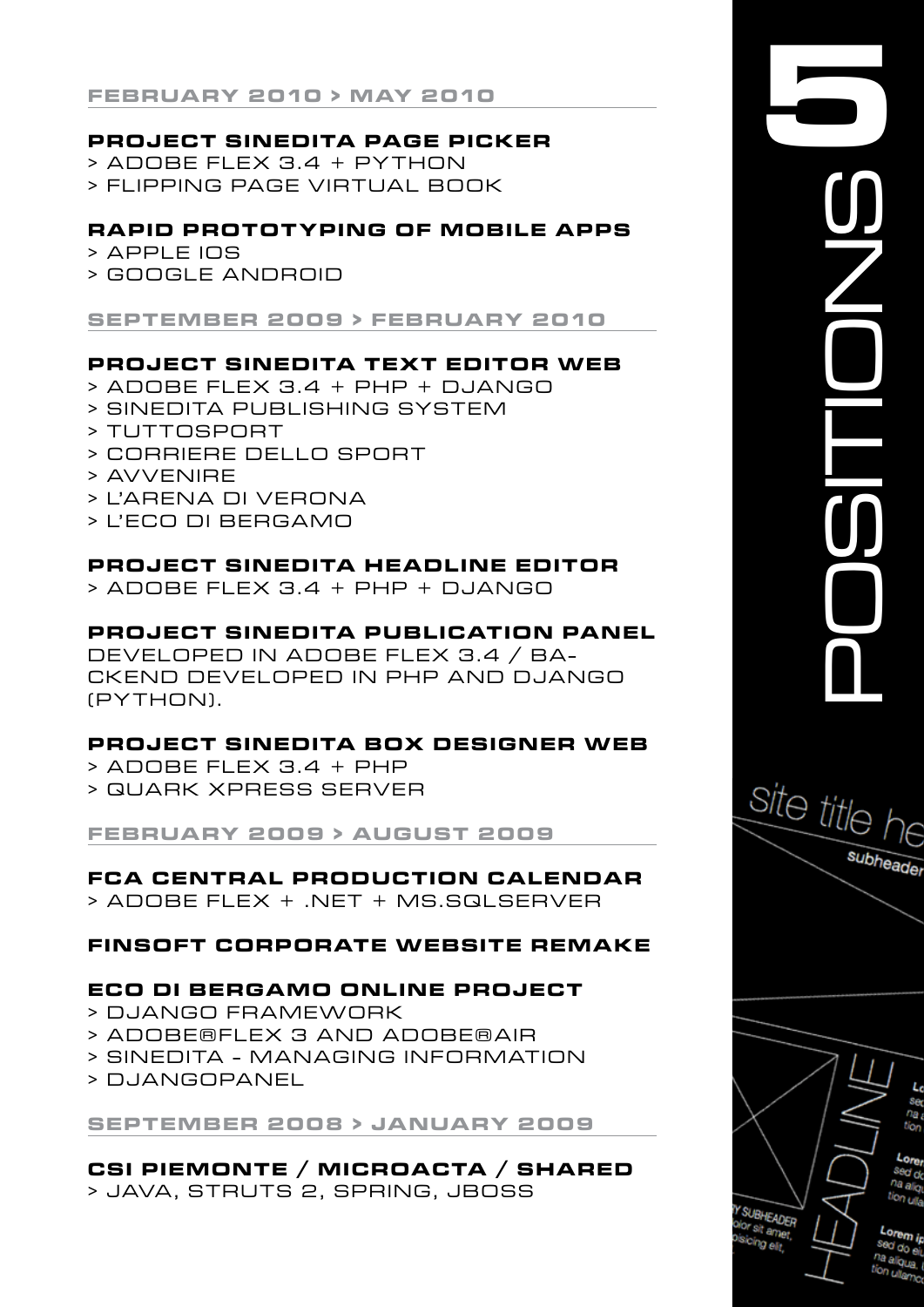

### **may 2008 > augus t 2008**

# **Whites tar Photo Archive PROJECT**

- > D jango framework
- > Adobe® Flex 3 and Adobe®AIR
- > Sinedita Managing Information

### **Arena di Verona Online PROJECT**

- > D jango framework
- > Adobe® Flex 3 and Adobe®AIR
- > D jangoPanel for
- > Sinedita Managing Information

### **New E lfin - Command and Control**

- > corporate website
- > B2B portal
- $> 1.A.M.P.$

### **f ebruary 2004 > may 2008**

### **F iat Atrium Media Kiosk:**

- > media WIDESCREEN presentations
- > internet kiosks
- > screensavers
- > realtime production dashboards
- > Flash 8, AS2
- > MS.SqlServer
- > Asp. Net 2, XHTML
- > Mirafiori Motor Village Turin

### **FIAT AUTO WEBTRIMM PROJECT**

- > custom Reporting
- > WEB TRansaction Inquiry Mix
- > IIS, ASP, MS.SQLSERVER

### **REGIONE PIEMONTE / INTERREG**

> LA MEMORIA DELLE ALPI WEB PORTAL > L.A.M.P.

### **FIATAUTO WEBPOINT PROJECT**

- > Architect, Project Manager
- > realtime PRODUCTION dashboard
- > GLOBAL PLANTS datawarehouse

# **ATOS ORIGIN / GRANAROLO**

- > product traceability and labelling
- > FINAL CUSTOMER: Granarolo
- > ASP.NET, MS.SQLSERVER
- > INTEGRATION: ABB
- > INTEGRATION: TetraPak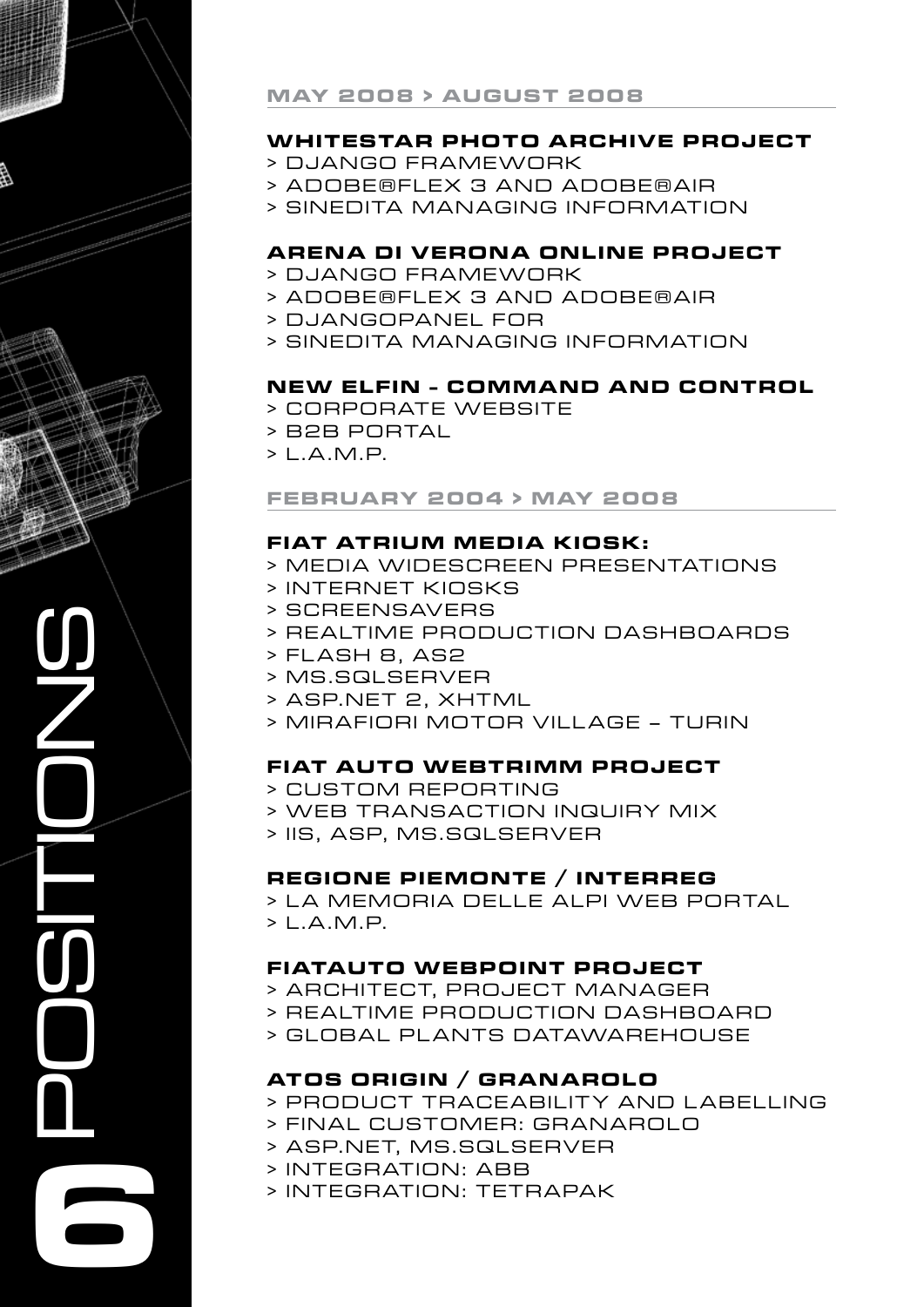# **Studio Aglietto S.R.L.**

- > R&D of Risk Analysis Simulation
- > ENVIRONMENTAL ENGINEERING C ODE
- > B2B / Waste Management SERVICES
- > Environmental websites

### **jan uary 2002 > december 2002**

# **FINSOFT S.R.L.**

- > Technical direction
- > SENIOR ICT CONSULTANT

# **Vodafone CRM**

- > CRM SERVICES DEVELOPMENT
- > Java / JSP / Macromedia Flash MX
- > Oracle 9

# **ESERCITO ITALIANO**

- > APPLICATION SCHOOL MANAGEMENT
- > Java / JSP / Oracle 8 .1

# **april 1997 > jan uary 2002**

# **SINEDITA S.R.L.**

- > Senior developer and R&D
- > New Products, Publishing Systems
- > Quark Xpress XT-DEVELOPER
- > PUBLISHING WORKFLOWS
- > AUTOMATIC LAYOUTING
- > Adobe InDesign PLUGIN DEVELOPER
- > newspapers:
	- > Avvenire
	- $>$  CITY
	- > Corriere dell' Umbria
	- > CORRIERE DELLO SPORT
	- > L'Adige
	- > Unione Sarda
	- > L a Gazzetta del Mezzogiorno
	- > L a Provincia di Como
	- $>$  LA SICILIA
	- > Le Matin
	- > L' E co di Bergamo
	- > Liberazione
	- > L a Libertà
	- > Primorski
	- > Il Secolo d' Italia
	- > Tuttosport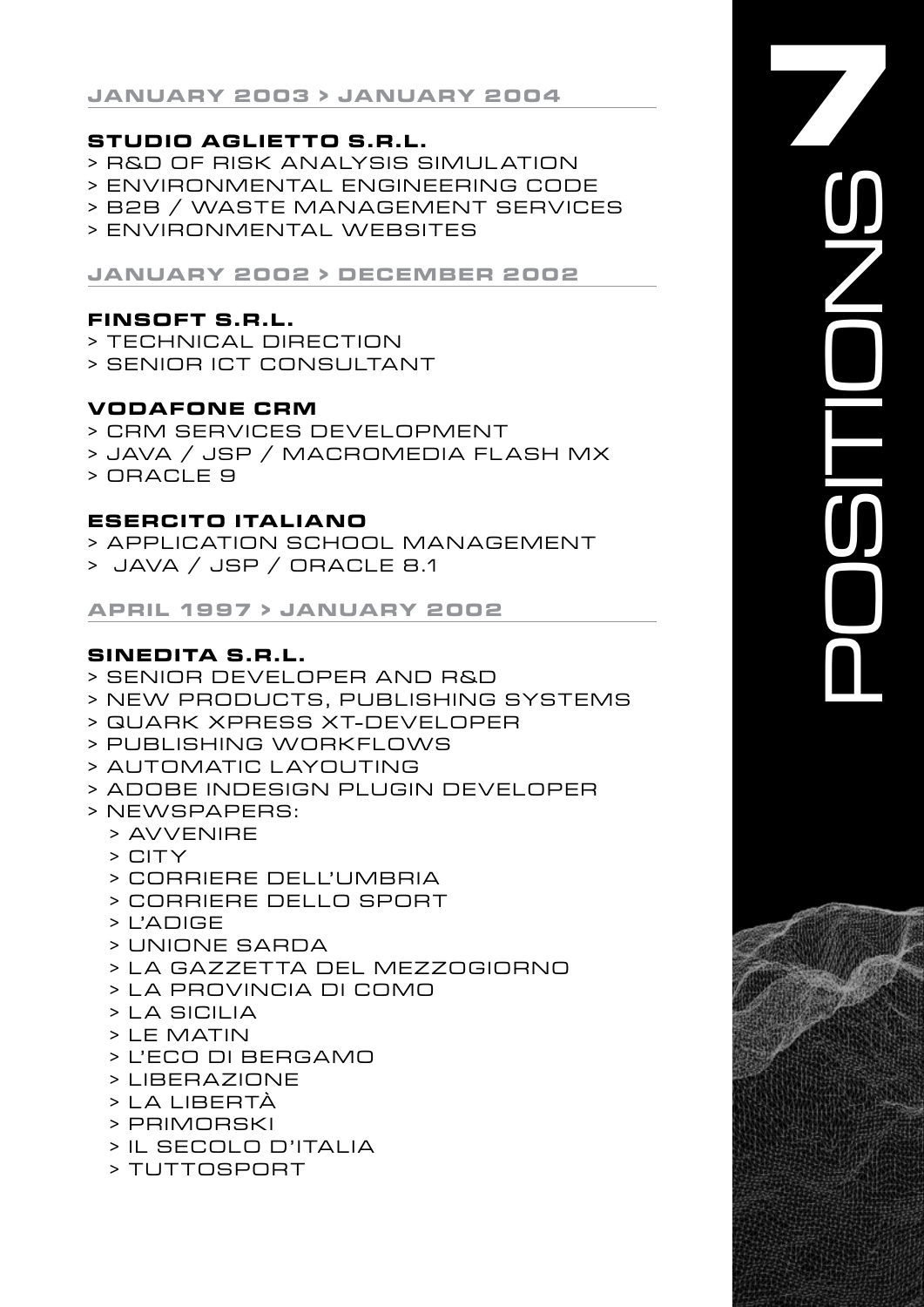

### **april 1995 > march 1997**

### **C esit Computers / Turin**

- > HARDWARE INSTALLER
- > TEACHER
- > COURIER SERVICE

### **Vepo I tal ia S.R.L. / Viareggio - I taly**

- > Teacher
- > Programming COURSES

### **F.LLI OLIVIERI NEWSS TAND / TURIN**

CO-Owner OF A NEWSSTAND

- > newspapers
- > magazines
- > EDITORIAL PRODUCTS

### **jan uary 1993 > march 1995**

### **PROPIO RECORDS / MILAN**

- > MUSICIAN, COMPOSER & ARTIST
	- > C O P R O D U C E R
- > MANAGER: STEFANO SECCHI / RADIO.105

### **PENTA S TUDIO > BLISSCO / TURIN**

- > STUDIO SOUND ENGINEER
- > MUSICIAN & CO-PRODUCER

### **C esit Computers / Turin**

- > HARDWARE INSTALLER
- $>$  TEACHER

### **Vepo I tal ia S.R.L. / Viareggio - I taly**

- > Teacher
- > Programming COURSES

### **sept ember 1989 > december 1994**

### **EuroClub Mondolibri**

- > AREA MANAGER
- > COURIER SERVICE

### **Genias - Multimedia S.R.L.**

- > Castenaso Italy
- > GAME CONVERTER / AMIGA TO PC
- > VIDEOGAME DESIGNER
- > GRAPHIC DESIGNER
- > GAMES:
	- > WORLDCUP 90
	- > OVER THE NET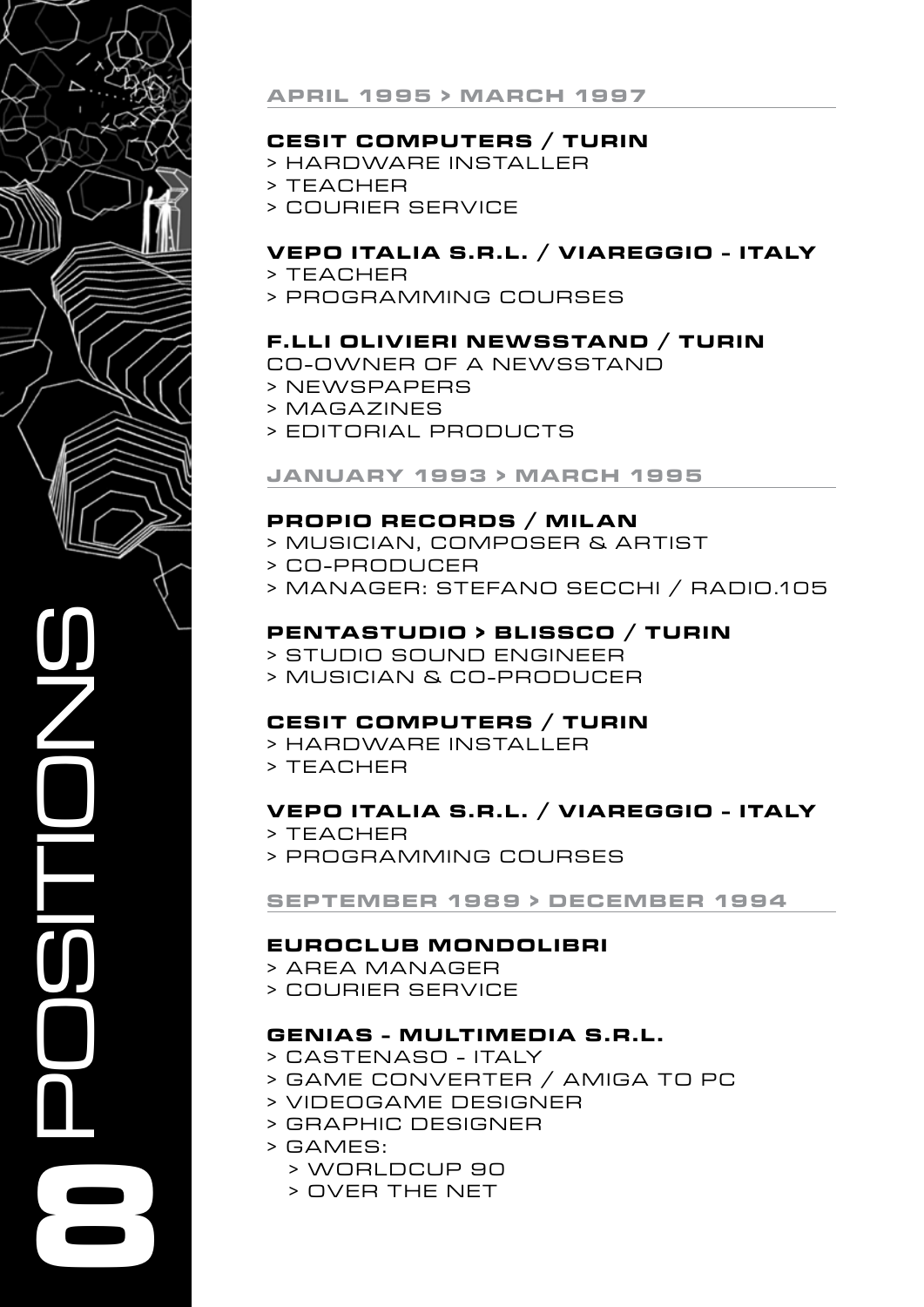### **SIMULMONDO**

- > BOLOGNA ITALY
- > GAME CONVERTER / C64 TO PC
- > VIDEOGAME DESIGNER
- > GRAPHIC DESIGNER
- > GAMES:
	- > SIMULGOLF
	- > ITALY 90 SOCCER
	- > F1 MANAGER

**SEPTEMBER 1986 > DECEMBER1988**

### **MCMICROCOMPUTER / LIST**

> OCCASIONAL PAID CONTRIBUTOR

### **SIMULMONDO**

> GAME PROTOTYPES SUBMISSION

### computational paintings 2 015 - 2 017 / Dino olivieri



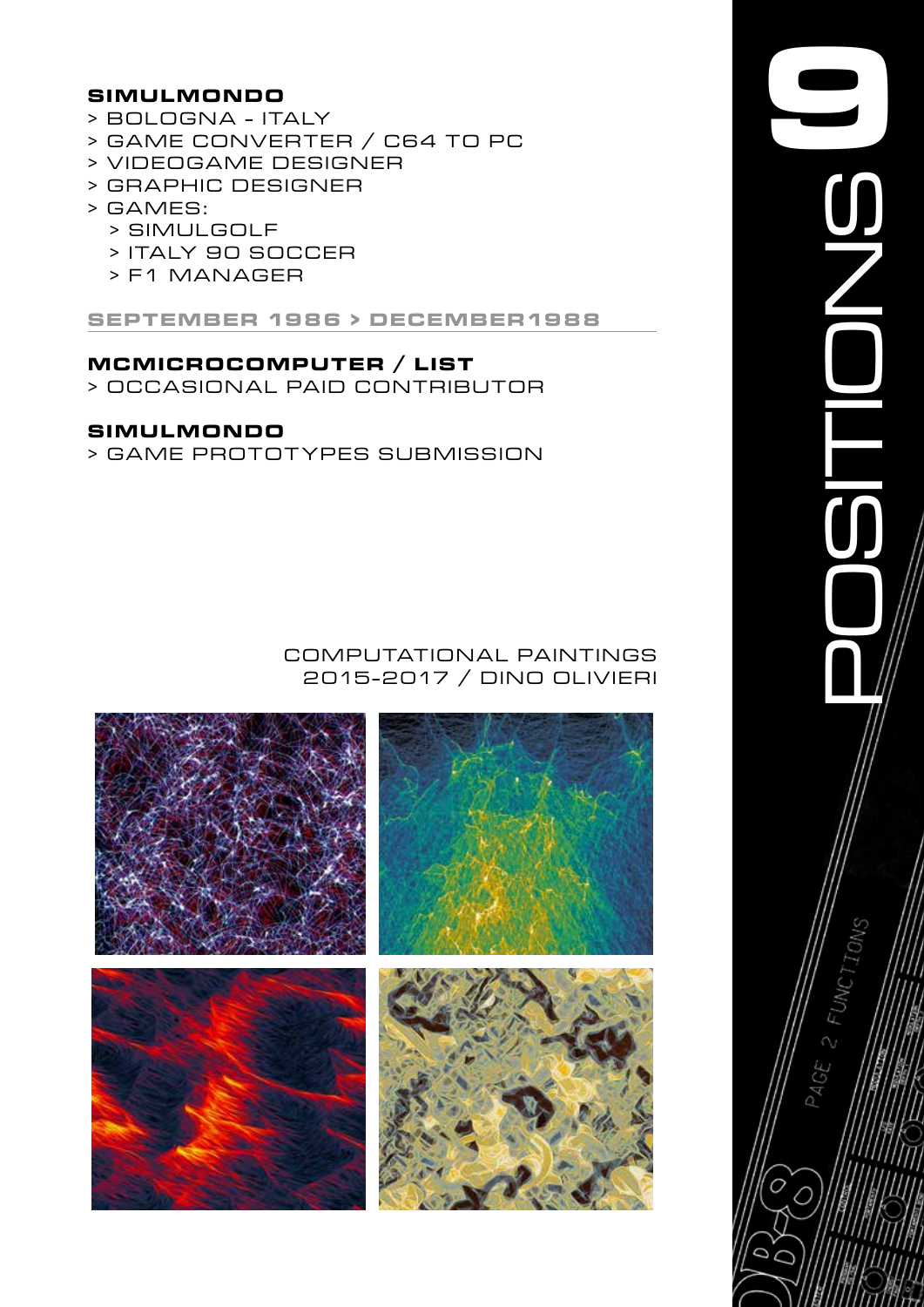

### **OPERATIVE SYSTEMS**

- > MICROSOFT WINDOWS / ALL VERSIONS
- > APPLE MAC OSX
- > DEBIAN LINUX / AND DERIVATIVES
- > IOS / ANDROID
- > RASPIAN / RASPIAN FOR ROBOTS

### **LANGUAGES**

- > C / C++ / C# / VB.NET / JAVA / XCODE
- > PHP / JAVASCRIPT / AS3 / PYTHON
- > INTEL ASSEMBLY / RUST
- > ESQL / PL-SQL / T-SQL / PG-SQL

### **FRAMEWORKS**

- > VANILLA JAVASCRIPT
- > JQUERY / ANGULAR.JS / REACT.JS
- > INTEL XDK / XAMARIN / REACT.NATIVE
- > DATATABLES+EDITOR
- > PHP ZEND
- > ANDROID SDK / QT / IOS SDK / UNITY3D

### **COMPILERS & IDE**

- > VISUAL STUDIO / VISUAL STUDIO CODE
- > XCODE IDE
- > INTEL XDK
- > ANDROID STUDIO
- > EXPO XDE
- > ECLIPSE
- > NETBEANS

### **MARKUPS**

- > HTML5 / XHTML / XML / XSL
- > WEBGL / SVG
- $>$  ATOM / RSS
- > EPUB / ODF / SCORM

### **STYLING, SKINNING & TEMPLATING**

- > CSS3 / LESS / SASS / SCSS / STYLUS
- > BOOTSTRAP / PURE.CSS
- > HTML5.BOILERPLATE
- > JQUERYUI / ANGULAR.JS
- > HANDLEBARS / MUSTACHE.JS / EMBER
- > RAZOR.NET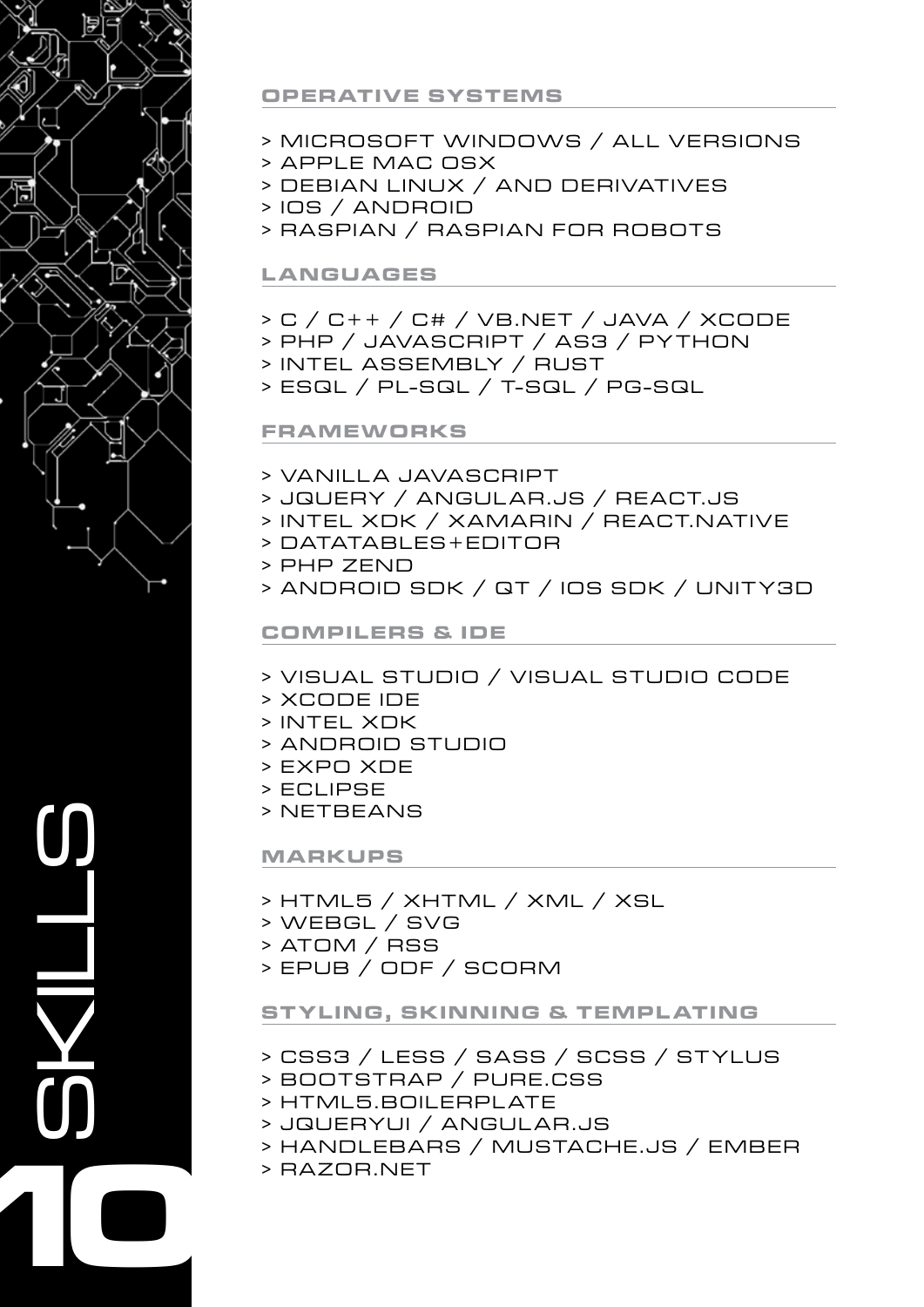**BACK END TECHNOLOGIES** 

- > NODE.JS
- > EXPRESS.JS
- > WINDOWS SERVICES
- > RESTFUL WEB SERVICES
- > WEB-RTC / WEB-SOCKETS

**NETWORKING PROTOCOLS** 

> HTTP1 / HTTP2 / HTTP3\* / QUIC / FTP > CUSTOM PROTOCOLS ON RAW SOCKETS

GAMES, 3D, MODELLING

- > UNITY3D / WEBGL / BABYLON.JS
- > BLENDER3D / CINEMA4D

# **DATABASES**

- > ORACLE / PL-SQL
- > MS.SQLSERVER + ENTERPRISE TOOLS
- > MYSQL
- > POSTGRESQL + ENTERPRISE TOOLS
- > SQLITE

# **METHODOLOGIES**

> AGILE / SCRUM / ZEN PROG. / EXTREME

**ADMINISTRATION** 

- > IIS / APACHE / NGNIX
- > MYSQL / SQLSERVER / POSTGRESQL
- > WINDOWS / DEBIAN / MACOSX

# **AUDIO & VIDEO**

> LOGIC PRO X / CAKEWALK / STUDIO ONE > IMOVIE / AFTER FX / PREMIERE

**LAYOUT & TYPOGRAPHY** 

> INDESIGN / ILLUSTRATOR / PHOTOSHOP > AFFINITY PHOTO / FONTFORGE

**SOCIAL & COMMUNICATION** 

> SOCIAL & CONTENT API INTEGRATION > BOTS / SEO / SEMANTIC WEB / ADV

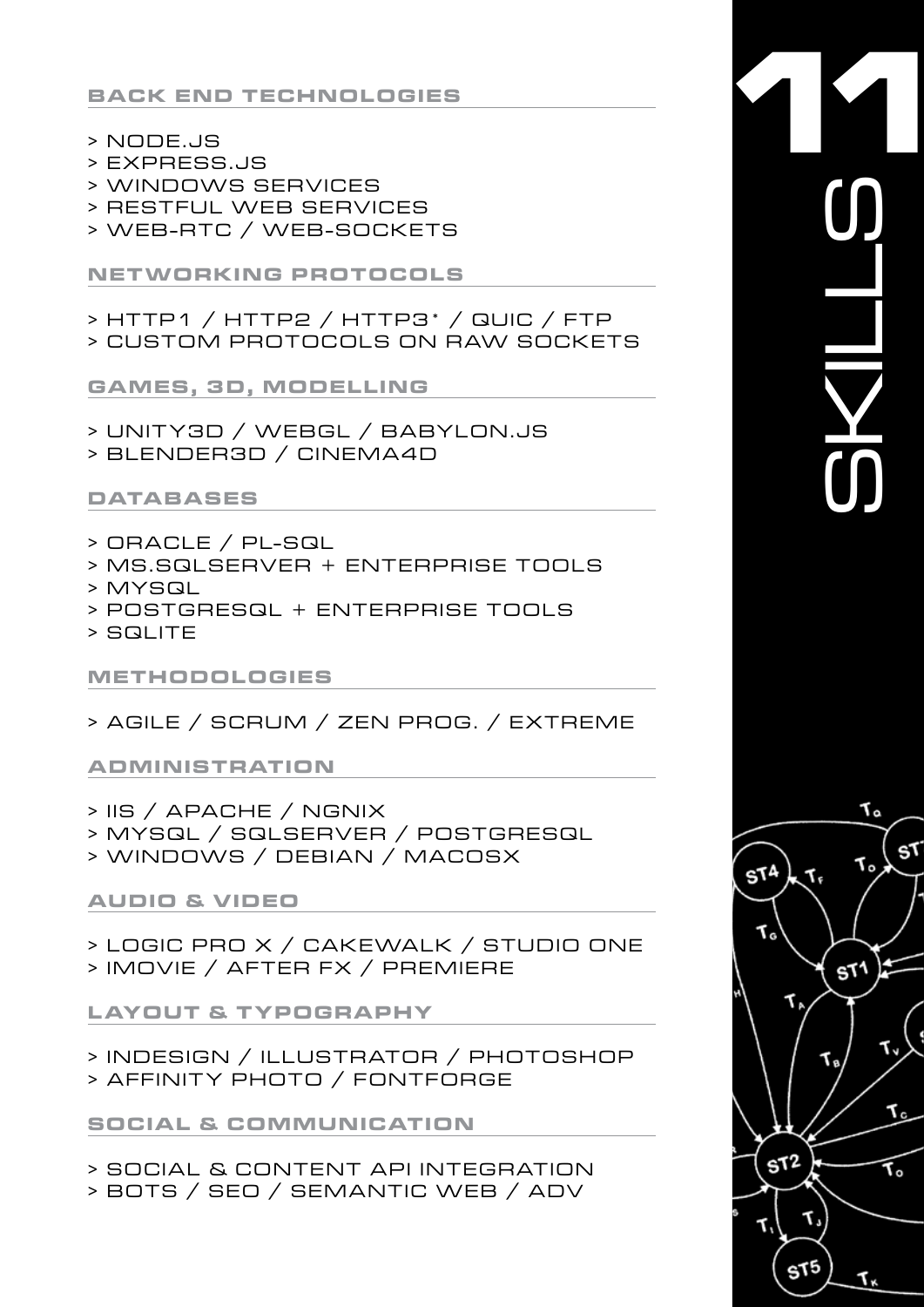

TEACHING / HR **12**

### **TEACHING EX PERIENCE**

### **VEPO ITALIA SRL**

- $> 1989 > 1995$
- > PROGRAMMING COURSES
- > 1000+ HOURS

#### **SINEDITA SRL**

- $> 1997 > 2001$
- > ADVANCED C / C++ PROGRAMMING
- $> 100+$  HOURS

### **FINSOF T SRL / PRESENT SPA**

- > 2002 > PRESENT DAY
- > FRONT-END / BACK-END PROGRAMMING
- > ADVANCED RDBMS PROGRAMMING
- > 12 0 0 + H O U R S

### **SINERVIS CONSULTING SRL**

- $> 2011 > P$  RESENT DAY
- > FRONT-END / BACK-END PROGRAMMING
- > PHP / POSTGRESQL / MYSQL / JS
- > 300+ HOURS

#### **IT S - ICT PIEMONTE**

- $>$  2017  $>$  PRESENT DAY
- > NODE.JS Development
- > 200 HOURS

#### **IMMAGINA ZIONE E L AVORO**

- > 2021 > PRESENT DAY
- > JAVASCRIPT & NODE.JS
- > 100 HOURS

#### **HR & TECHNICAL RECRUITMENT**

#### **FINSOF T SRL / PRESENT SPA**

- > 2002 > PRESENT DAY
- > HEAD HUNTING & TECHNICAL SELECTION

#### **HIVEJOBS.COM / RANDSTAD**

- $> 2015 > 2017$
- > SELECTION & TECHNICAL INTERVIEWS

#### **WILLBIT SRL**

- $> 2017 > 2019$
- > HEAD HUNTING & TECHNICAL SELECTION

### **REALLYZATION / REVERSE**

- > 2018 > PRESENT DAY
- > SELECTION & TECHNICAL INTERVIEWS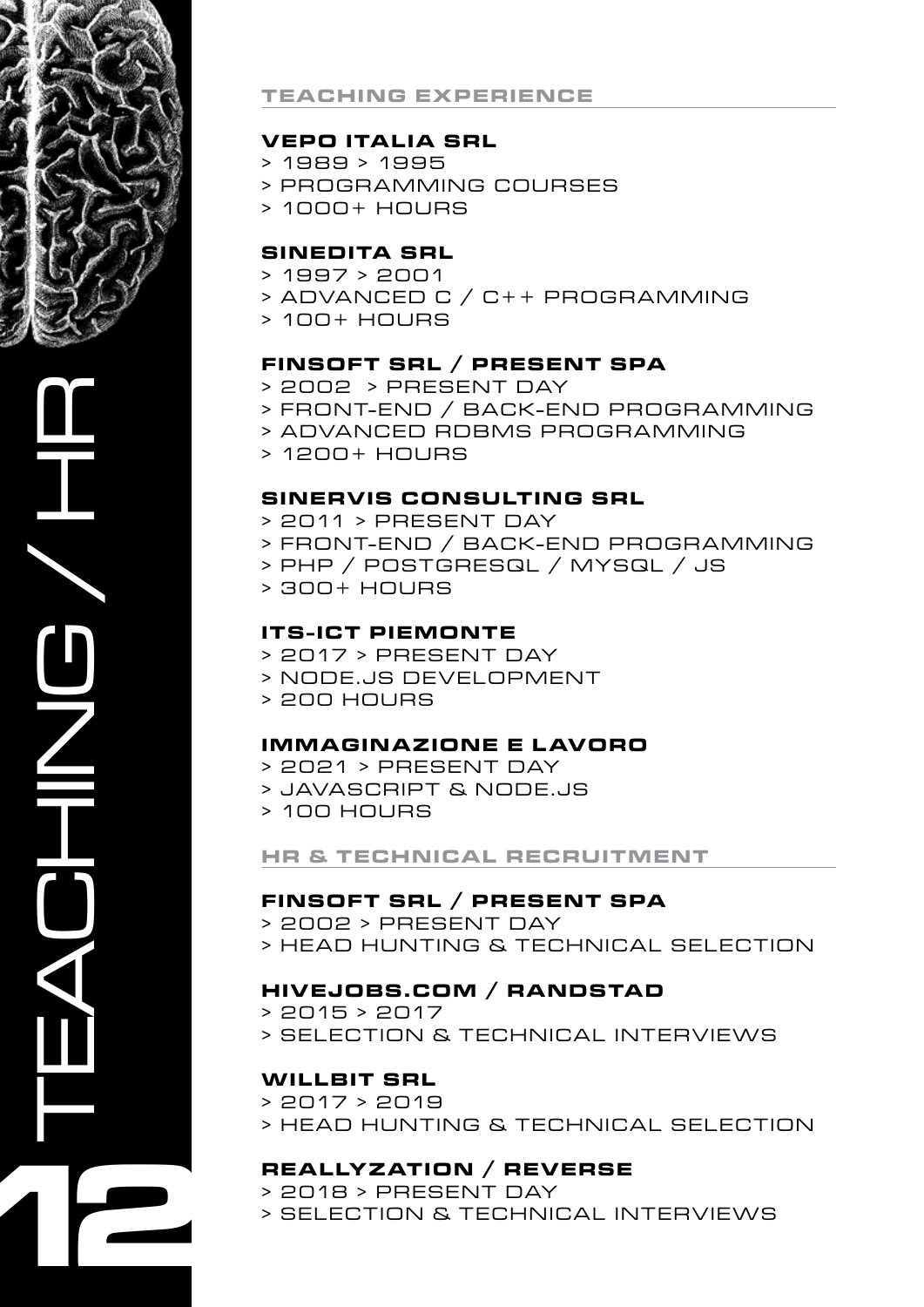| <b>SOCIAL NETWORK</b>                                                                                             | <b>FOLLOWERS*</b>                                        |  |  |  |
|-------------------------------------------------------------------------------------------------------------------|----------------------------------------------------------|--|--|--|
| > TWITTER/OLIVIERIDINO                                                                                            | <b>78K</b>                                               |  |  |  |
| <b>CONTENT NETWORK</b>                                                                                            | <b>FOLLOWERS*</b>                                        |  |  |  |
| > FLICKR/DINO_OLIVIERI<br>> SOUNDCLOUD/ONYRIX<br>> INSTAGRAM/OLIVIERI.DINO<br>> YOUTUBE/ONYRIX<br>> ODYSEE/ONYRIX | <b>150K</b><br>15K<br><b>32K</b><br>1K<br>1 <sup>K</sup> |  |  |  |
| <b>WEB ANALYTICS</b>                                                                                              | U.V./MONTH                                               |  |  |  |
| > ONYRIX.COM<br>> ZENTAO.ORG<br>> UMAMU.ORG                                                                       | ЗК<br>6K<br>1 <sup>K</sup>                               |  |  |  |
| <b>STORES &amp; GALLERIES</b>                                                                                     |                                                          |  |  |  |
| > FINEARTAMERICA<br>> PIXELS.COM<br>> TEESPRING<br>> DESIGN BY HUMANS                                             |                                                          |  |  |  |
| <b>EBOOK &amp; PRINTED BOOKS</b>                                                                                  |                                                          |  |  |  |
| > AMAZON<br>> RAKUTEN KOBO                                                                                        |                                                          |  |  |  |
| DIGITAL MUSIC STORES                                                                                              | <b>STREAMS</b>                                           |  |  |  |
| ONYRIX / DINO OLIVIERI IS AVAILABLE AT:                                                                           |                                                          |  |  |  |
| > SPOTIFY<br>> APPLE MUSIC<br>> AMAZON MUSIC<br>> YOUTUBE MUSIC<br>> SHAZAM                                       | <b>BM</b><br>1 <sub>M</sub>                              |  |  |  |
| > DEEZER<br>> NAPSTER                                                                                             | 1 <sub>M</sub>                                           |  |  |  |
| > TIDAL<br>> SOUNDCLOUD<br>> BANDCAMP / AND MORE<br>> AUDIUS.CO                                                   | <b>50M</b>                                               |  |  |  |
|                                                                                                                   |                                                          |  |  |  |

**13**SOCIAL/NET

 $\textcircled{\scriptsize{f}}\textcircled{\scriptsize{g}}\textcircled{\scriptsize{g}}\textcircled{\scriptsize{g}}\textcircled{\scriptsize{g}}$ 

 $\textcircled{\scriptsize{0}}\textcircled{\scriptsize{0}}\textcircled{\scriptsize{0}}\textcircled{\scriptsize{0}}$ 

 $\textcircled{\scriptsize{A}}\textcircled{\scriptsize{B}}\textcircled{\scriptsize{B}}\textcircled{\scriptsize{B}}\textcircled{\scriptsize{B}}$ 

 $\textcircled{\scriptsize{3}}\textcircled{\scriptsize{3}}\textcircled{\scriptsize{4}}\textcircled{\scriptsize{5}}$ 

 $\textcircled{\scriptsize{1}}\textcircled{\scriptsize{2}}\textcircled{\scriptsize{3}}\textcircled{\scriptsize{4}}\textcircled{\scriptsize{5}}$ 

 $\circledast\hspace{-.15cm} \circledast \hspace{-.15cm} \circledast \hspace{-.15cm} \circledast \hspace{-.15cm} \circledast \hspace{-.15cm} \circledast \hspace{-.15cm} \circledast$ 

 $\textcircled{\scriptsize{0}}\textcircled{\scriptsize{0}}\textcircled{\scriptsize{0}}\textcircled{\scriptsize{1}}$ 

 $\circledast$ 

 $\begin{pmatrix} 0 & 0 \\ 0 & 0 \end{pmatrix} \begin{pmatrix} 0 & 0 \\ 0 & 0 \end{pmatrix} \begin{pmatrix} 0 & 0 \\ 0 & 0 \end{pmatrix}$ 

 $\odot$   $\odot$   $\odot$   $\odot$   $\odot$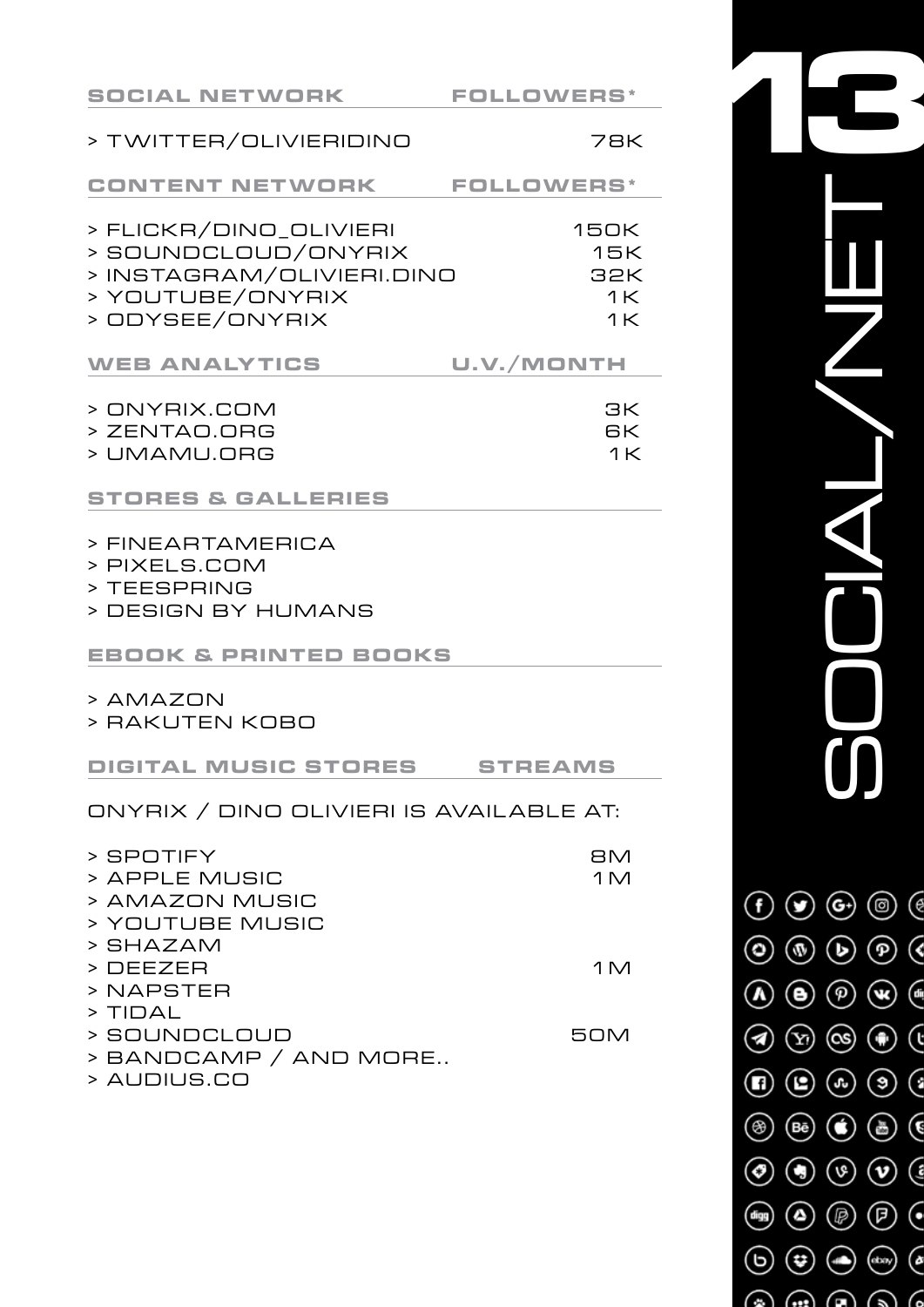

**14**

# **VIDEOGA MES / 80s**









### **MUSIC PRODUCTIONS**



ORIGINAL MOTION PICTURE SOUNDTRACK



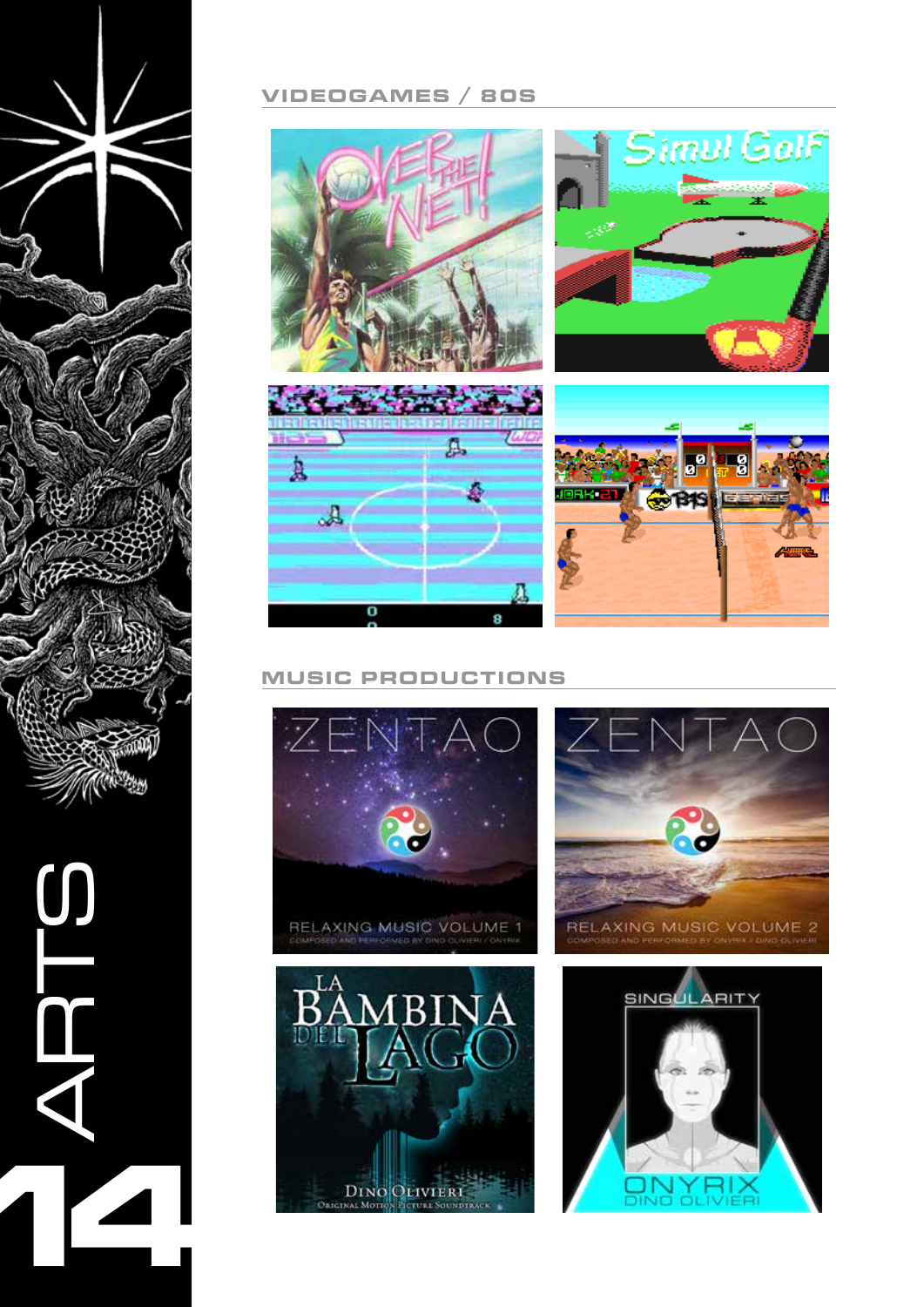### **ILLUSTRATIONS & PAINTINGS**



#### **PRINTED & DIGITAL BOOK S**